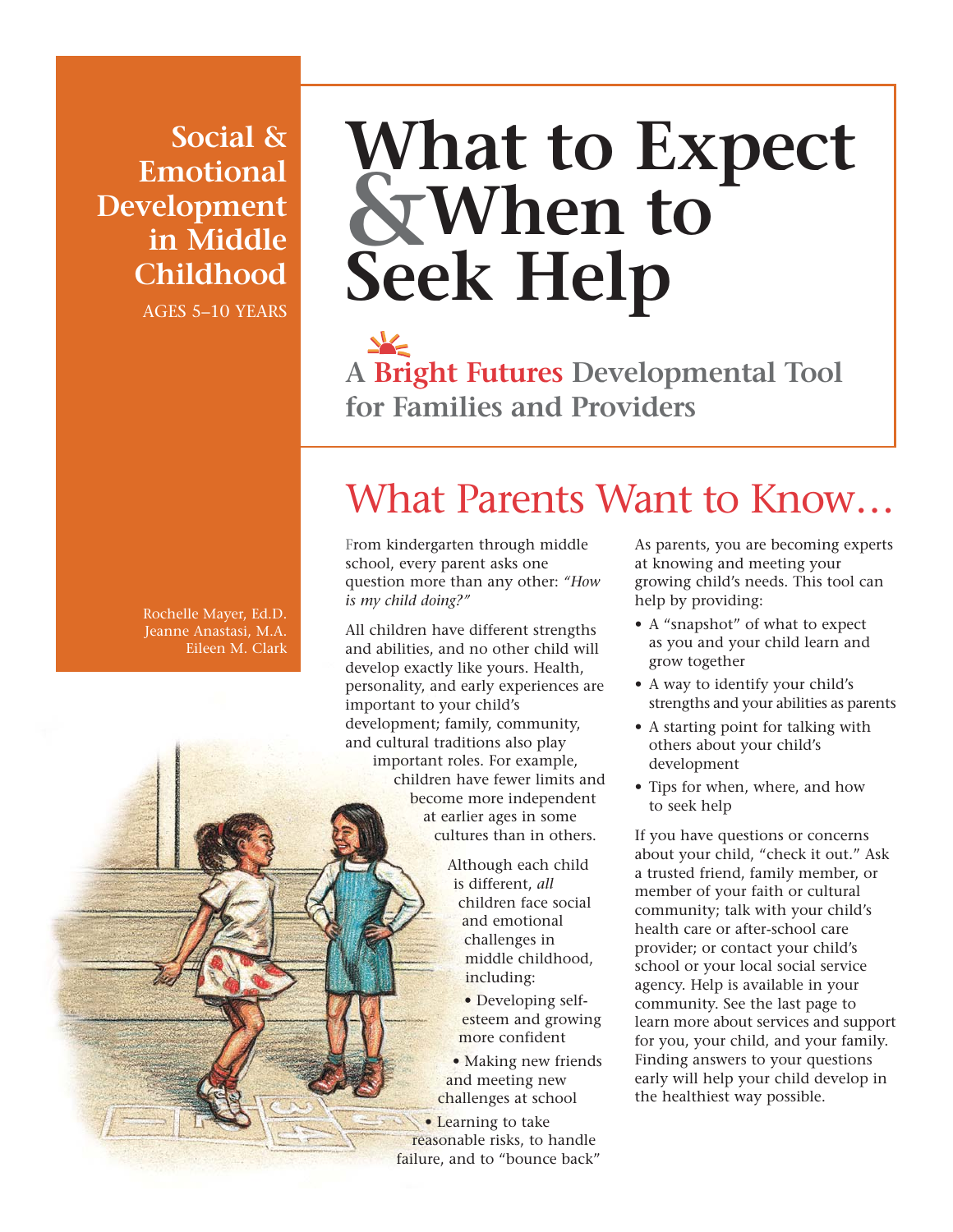# **What to Expect &When to Seek Help**

**A Bright Futures Developmental Tool for Families and Providers**

The *What to Expect &*<br>When to Seek Help: E<br>Futures Development<br>Tools for Families and *When to Seek Help: Bright Futures Developmental Tools for Families and Providers* are guided by the following principle:

*Every child and adolescent deserves to experience joy, have high self-esteem, acquire a sense of efficacy, and believe that she can succeed in life.* —BRIGHT FUTURES CHILDREN'S HEALTH CHARTER

Based on *Bright Futures in Practice: Mental Health*, the Bright Futures developmental tools offer a framework for providers and families to begin a conversation together about how best to support healthy social and emotional development in children and teens. The tools are part of a coordinated set of print and Web materials, including the Referral Tool for Providers and the electronic Community Services Locator. The tools gently encourage families who have any questions or concerns about their child's development to "check it out"—and offer a number of tips for when, where, and how to seek help through local, state, or national resources. To learn more about the tools, or ups for when, where, and now to the the tools of the top of the top of the three services.

### **Beginning the Conversation**

Written in family-friendly language, the tools may be used by families and child development professionals in a range of disciplines, including health, education, child care, and family services.

Throughout the tools, a strong emphasis is placed on strengths as well as concerns. The information under "What to Expect" not only offers a guide to healthy development and parenting, but provides information that parents can find reassuring about their child's behavior and their own parenting.

The tools provide an opportunity to identify concerns at an early stage. The information under "When to Seek Help" includes issues that might be addressed with additional information, as well as those that signal the need for further assessments and services. Space is provided for families to write down their concerns as well as to create their own list of community

**Cite as:** Mayer R, Anastasi JM, Clark EM. 2006. *What to Expect & When to Seek Help: A Bright Futures Tool to Promote Social and Emotional Development in Early Childhood*. Washington, DC: National Technical Assistance Center for Children's Mental Health, Georgetown University Center for Child and Human Development, in collaboration with the National Center for Education in Maternal and Child Health.

©2006 by Georgetown University Center for Child and Human Development



**With funding from:** Child, Adolescent and Family Branch Center for Mental

Health Services Substance Abuse and Mental Health Services Administration





download a copy, or inquire about training, consultation and technical assistance, visit www.brightfutures.org/tools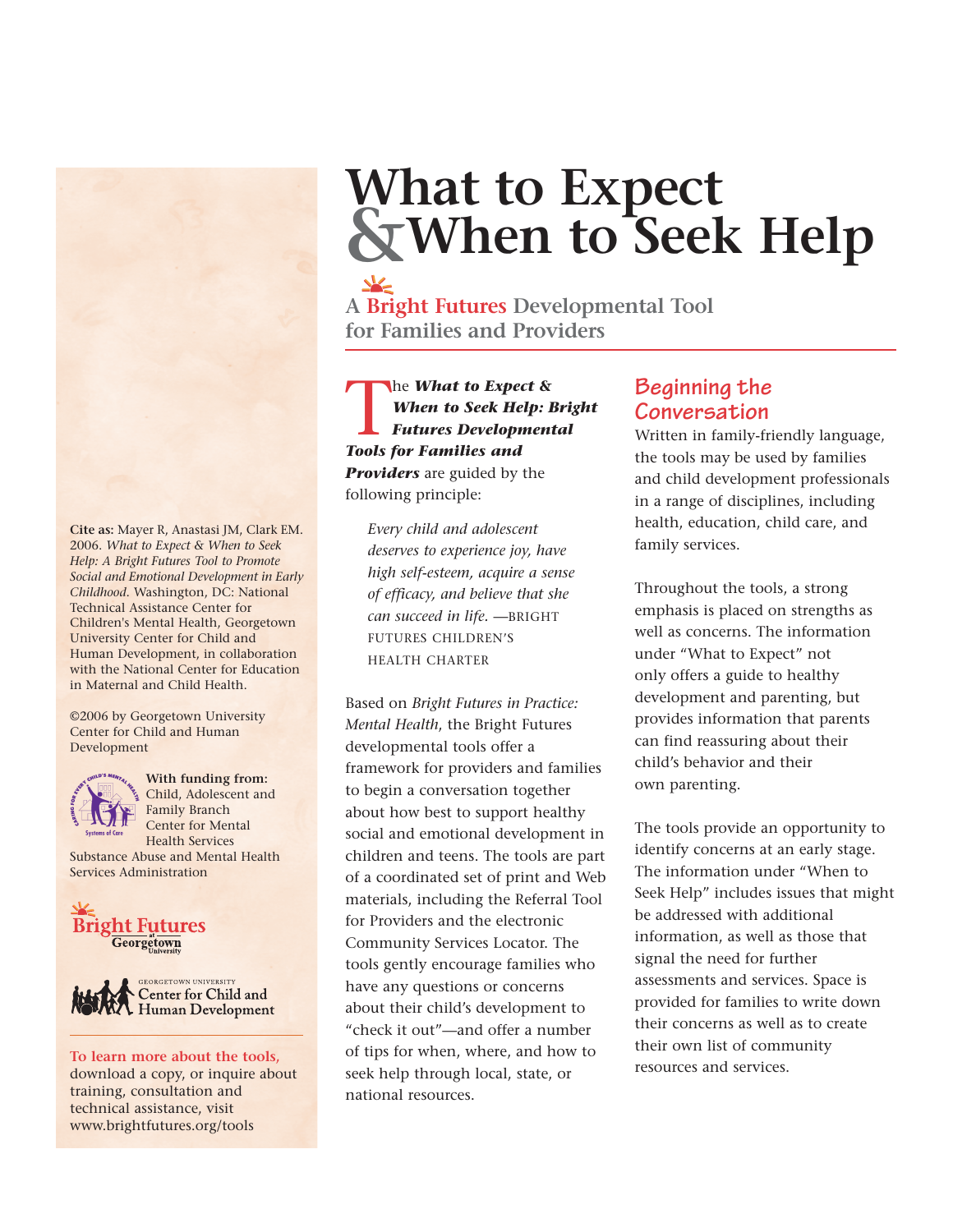## **Middle Childhood**

## **The Emerging Self**

## **What to Expect**

#### **Child:**

- $\Box$ Initiates own ideas and actions ("self-starter")
- Works hard to learn new skills, feels proud and wants to show what he can do
- Masters skills for success in school (sorting, counting, language skills)
- $\square$  Expresses own unique personality in relating to others, handling experiences
- $\Box$  Has more internal control over impulses, emotions, and behaviors
- $\square$  Becomes more independent and responsible in making some choices on her own
- $\square$  Shows growing awareness of good and bad (conscience)

#### **Parents:**

- $\Box$  Accept child's unique personality
- Encourage healthy, balanced behavior (e.g., provide social experiences for shy child; calm, structured activities for impulsive or highly active child)
- $\square$  Support child's interests, ideas, and activities
- Model responsible behavior, help child take on new responsibilities
- $\Box$  Help child balance time for self and time for structured activities
- $\Box$  Are aware of child's activities inside and outside the home
- $\Box$  Teach reasonable risks and safe limits
- $\Box$  Talk with child about the risks of experimenting with tobacco, alcohol, drugs (8-10 years)

### **When to Seek Help**

#### **If your child:**

- Is often sad, worried, or afraid
- $\Box$  Clings to you or wants to stay home much of the time
- $\square$  Seems very worried about failing or making mistakes Waits to be told what to do, does not express own
- interests or ideas
- Avoids new tasks, experiences, and challenges
- □ Often seems out-of-control, acts on impulse, makes unhealthy choices
- $\Box$  Takes unsafe risks (with bike, traffic, play, sports)
- $\square$  Shows signs of tobacco, alcohol, or drug use (8-10 years)

#### **Or if you, as parents:**

 $\Box$  Find it hard to encourage independence yet set safe limits  $\Box$  Are overly protective and afraid to let your child try new things



 $\Box$ Think your child is either too aggressive or too dependent (does whatever someone wants)

 $\Box$  Need ideas to help your child resist pressures to smoke, drink, or use drugs (8-10 years)

## **Growing and Changing**

## **What to Expect**

**Child:**

- $\Box$  Learns to care for her body (bathing, grooming, dressing; healthy foods; physical activity)
- □ Feels good about how she looks
- $\Box$  Has energy and a sense of well-being
- $\Box$  Takes pride and pleasure in mastering new physical skills
- $\Box$  Develops gender identity (by 5 years)
- $\Box$  Is aware of changes that will take place during puberty (8-10 years)

#### **Parents:**

- $\Box$  Encourage safe, healthy habits (healthy foods, physical activity, seat belts)
- $\Box$  Talk with child about sexuality and puberty; offer ageappropriate information, answer questions honestly
- $\Box$  Reassure child about the positive changes of puberty
- □Talk together about changing body image and how to resist pressures to look "perfect" (shape, weight, height)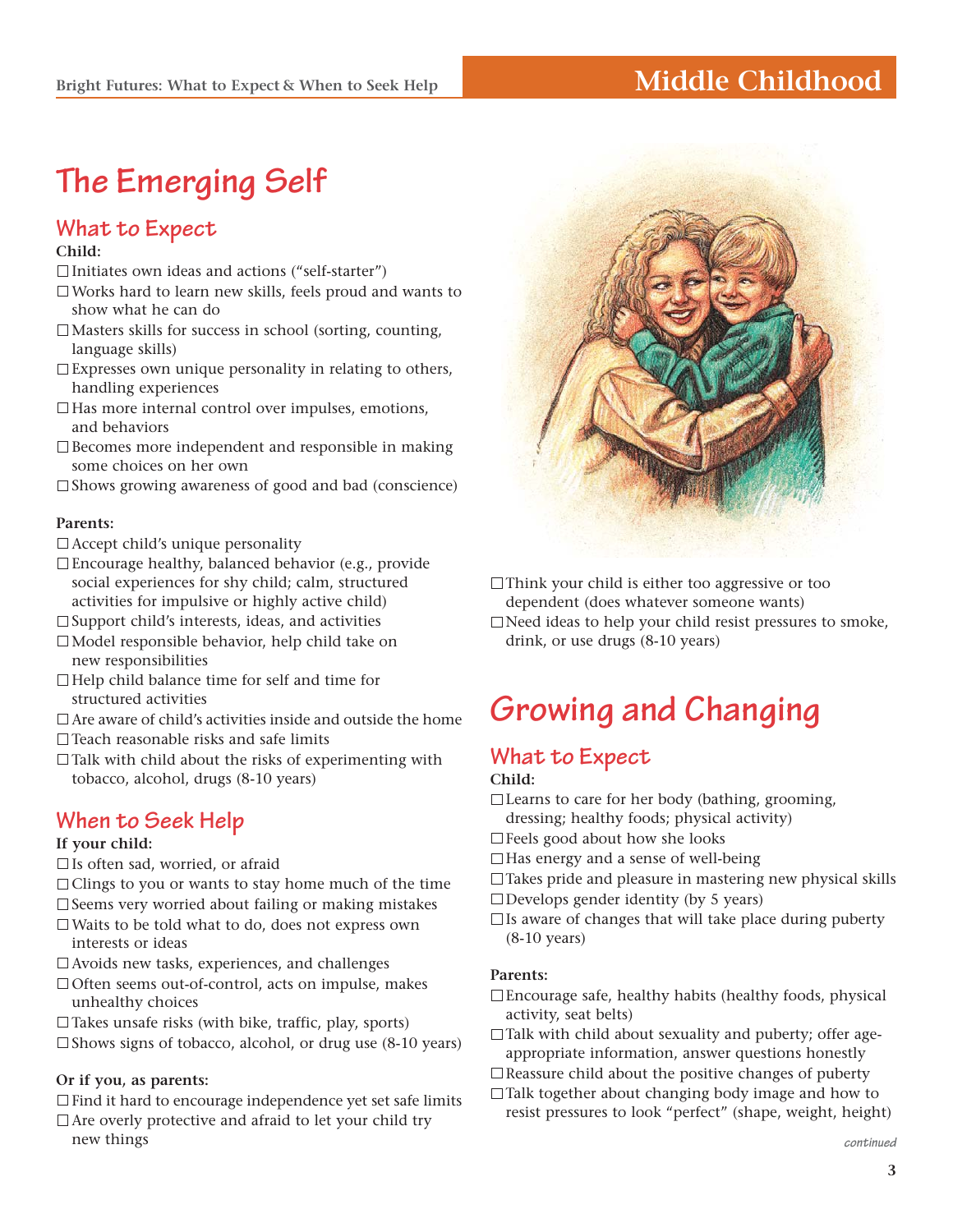## **Middle Childhood**

#### **Growing and Changing Continued**

### **When to Seek Help**

#### **If your child:**

#### Wets the bed

- $\Box$  Has trouble sleeping or wants to sleep much of the time
- Lacks basic self-care habits (bathing, brushing teeth, dressing)
- $\Box$  Returns to baby-like or silly behaviors
- $\square$  Shows signs of early sexual development (before age 9)
- $\square$  Seems unaware or fearful of puberty and sexuality (ages 9-10)
- $\Box$  Has a distorted body image (thinks she's "fat" when she's not)
- Uses food to self-soothe or escape uncomfortable feelings

#### **Or if you, as parents:**

- $\Box$  Worry that your child sleeps or eats too much or too little
- $\Box$  Notice that your child can't keep up physically with others the same age
- $\Box$  Are concerned that your child does not speak clearly or communicate well with others
- $\Box$  Need tips for how to talk with your child about sex or puberty
- $\Box$ Think your child is overly concerned with weight or body image

## **Respecting Self & Others**

### **What to Expect**

#### **Child:**

- Feels good about himself and his abilities
- $\square$  Is able to get over or "bounce back" from disappointments
- Learns from mistakes or failures, tries again
- $\Box$  Respects the rights and feelings of others, has a sense of fairness
- $\Box$  Has growing ability to understand another person's viewpoint
- $\square$  Solves conflicts or problems by talking, not fighting

#### **Parents:**

- $\Box$  Talk and listen to child with respect
- $\Box$  Are good role models (show understanding, kindness, patience)
- □ Teach child to accept and respect people's differences (ethnic, cultural, religious)
- $\Box$  Handle anger constructively
- $\Box$  Help child overcome fears and cope with stress  $\square$  Share own feelings and stories about facing fears and problems
- $\square$  Respect child's growing need for privacy
- Limit exposure to media violence

### **When to Seek Help**

#### **If your child:**

- $\square$  Feels that he lacks basic skills or abilities
- $\Box$  Often says negative things about self or others
- $\Box$  Has problems dealing with angry feelings
- $\square$  Is preoccupied with violent movies, TV, computer games
- $\Box$  Is aggressive or tries to bully others

#### **Or if you, as parents:**

- Worry about how your child views himself
- $\Box$  Often find yourself criticizing and blaming your child
- $\Box$  Notice that your child seems preoccupied with violence
- □ Have concerns about your child's exposure to abuse (physical, verbal, sexual)
- Lack confidence or have doubts about your own abilities

## **Family**

### **What to Expect**

#### **Child:**

- $\Box$  Feels loved, accepted and valued in the family  $\square$  Shares feelings and experiences with family members  $\Box$  Gets along with brothers and sisters most of the time  $\square$  Shares or takes turns (games, toys, TV, computer)
- 
- $\Box$  Enjoys being part of the family and doing fun things together
- $\Box$  Helps out with simple chores, follows family rules

#### **Parents:**

- □Show love, affection, and respect
- $\square$  Set aside time each day to talk and play with child
- $\square$  Support and supervise child's activities
- Praise good behavior, efforts, and accomplishments
- $\Box$  Have family meals together as often as possible
- □ Arrange fun family activities
- $\square$  Set reasonable rules and consequences
- $\Box$  Help child learn how to solve problems with brothers and sisters
- $\Box$  Teach child to value and celebrate family heritage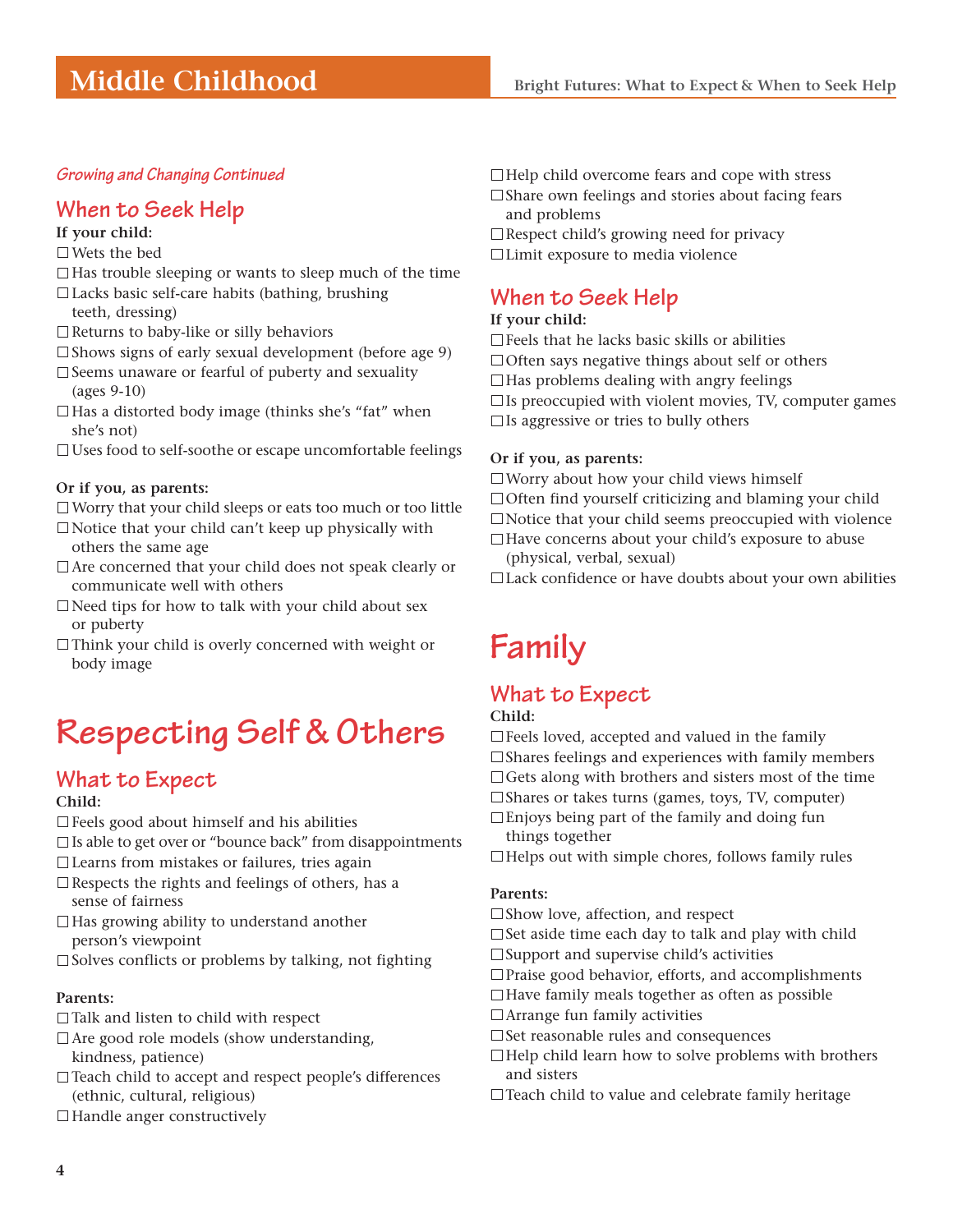#### **Bright Futures: What to Expect & When to Seek Help**

## **When to Seek Help**

#### **If your child:**

- $\square$  Is often silent or unwilling to share feelings with family
- Does not want to join in family activities
- $\square$  Stays in her room most of the time: often seems sad or sullen
- $\Box$  Acts angry or disrespectful with family members
- $\Box$  Refuses to help with chores or follow family routines (bedtime, mealtime)

#### **Or if you, as parents:**

- $\Box$  Find it hard to talk with your child or spend time together
- $\Box$  Often feel upset or angry with your child
- Feel that your child's personality does not "fit in" with the family
- $\Box$  Need help resolving conflicts in your family
- Are facing major family changes or stresses (divorce, job loss, substance use)

## **Building Friendships**

### **What to Expect**

#### **Child:**

- $\Box$  Has playmates and friends, feels accepted by peers  $\Box$  Gets along well with others, enjoys spending time
- with friends
- $\Box$  Shares well, takes turns
- □Brings friends home to play, is invited to friends' homes
- $\Box$  Stands up for self when hurt by peers; copes with teasing or taunting

#### **Parents:**

- $\square$  Support healthy friendships (know child's friends and their families, invite friends home)
- $\square$  Supervise child's activities
- □Talk with child about friends, school, interests
- Encourage child's social activities, limit TV time
- $\Box$  Help child find ways to solve conflicts with friends or playmates
- $\Box$  Teach child how to be safe near strangers (home, neighborhood, cars, playgrounds)
- Teach skills to resist peer pressures and to cope with teasing



**Middle Childhood**

### **When to Seek Help**

#### **If your child:**

□ Does not have playmates or friends

- $\square$  Is not willing to share or take turns with others
- $\square$  Seems very nervous or shy with others, chooses to be alone much of the time
- $\Box$  Is aggressive or bullies other children (hits, taunts, calls names)
- $\square$  Feels pressured by others to do things he does not want to do
- $\Box$  Is easily hurt by peers

#### **Or if you, as parents:**

- Worry that your child does not get along with others or has trouble keeping friends
- Notice that your child seems withdrawn or alone much of the time
- □ Get calls from other parents or neighbors about your child's behavior
- Need tips to help your child build good social skills
- Worry about the types of friends and activities your child chooses
- $\Box$  Observe that your child seems fearful with familiar adults, or too friendly with strangers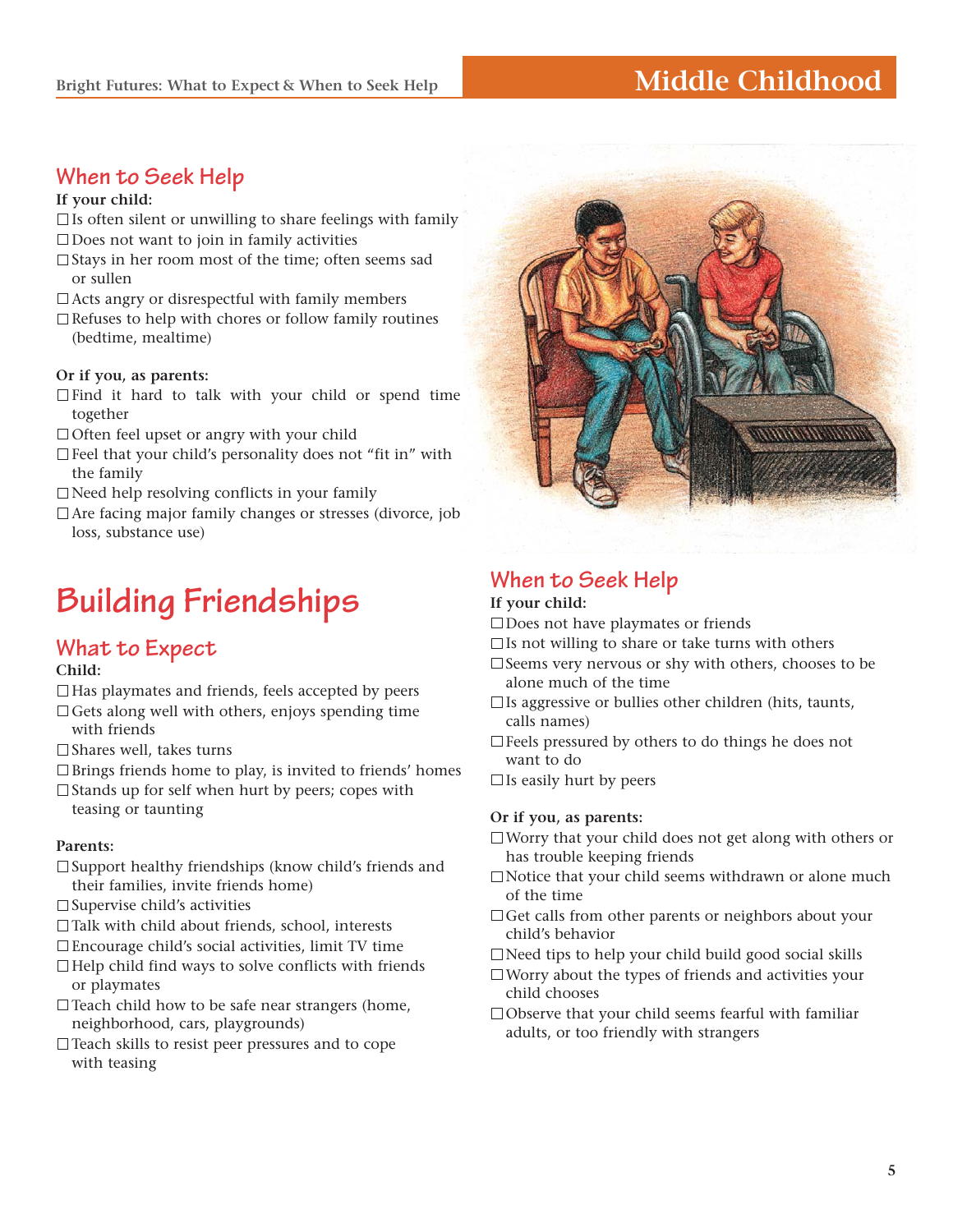## **School Relationships**

### **What to Expect**

#### **Child:**

- Feels good about school
- $\square$  Is accepted by classmates and teachers
- $\Box$  Is included in group activities
- $\square$  Joins school clubs, teams, or other school activities
- □ Cooperates with school rules and routines
- $\square$  Responds positively to guidance from teachers
- □ Seeks help when needed

#### **Parents:**

- $\Box$  Help child feel confident about school (visit classroom, meet teachers before school starts)
- $\Box$  Have expectations that match child's abilities
- $\square$  Provide help or guidance with school tasks
- Encourage child's interests in school activities
- $\square$  Become involved at school (field trips, PTA)
- $\Box$  Talk with child's teachers regularly
- Encourage child to invite classmates home to play

## **When to Seek Help**

#### **If your child:**

- $\Box$  Is worried or fearful about school; refuses to go to school
- □ Often has headaches or stomach pains on
- school mornings
- $\Box$  Has problems with classmates, teachers, or school work
- Feels "different," rejected, or left out
- $\Box$  Acts out in class or on the playground
- Likes to "hang out" with classmates who get into trouble
- □ Gets "picked on" or bullied at school or play
- □Refuses to follow school rules and routines

 $\square$  Loses interest in school (grades, friends, activities)

#### **Or if you, as parents:**

- Observe that your child does not have friends or playmates at school
- $\Box$  Get calls or reports from teachers with concerns about your child's behavior
- Expect your child to achieve more than she seems able to do
- □Notice a change in your child's school performance, such as a drop in grades

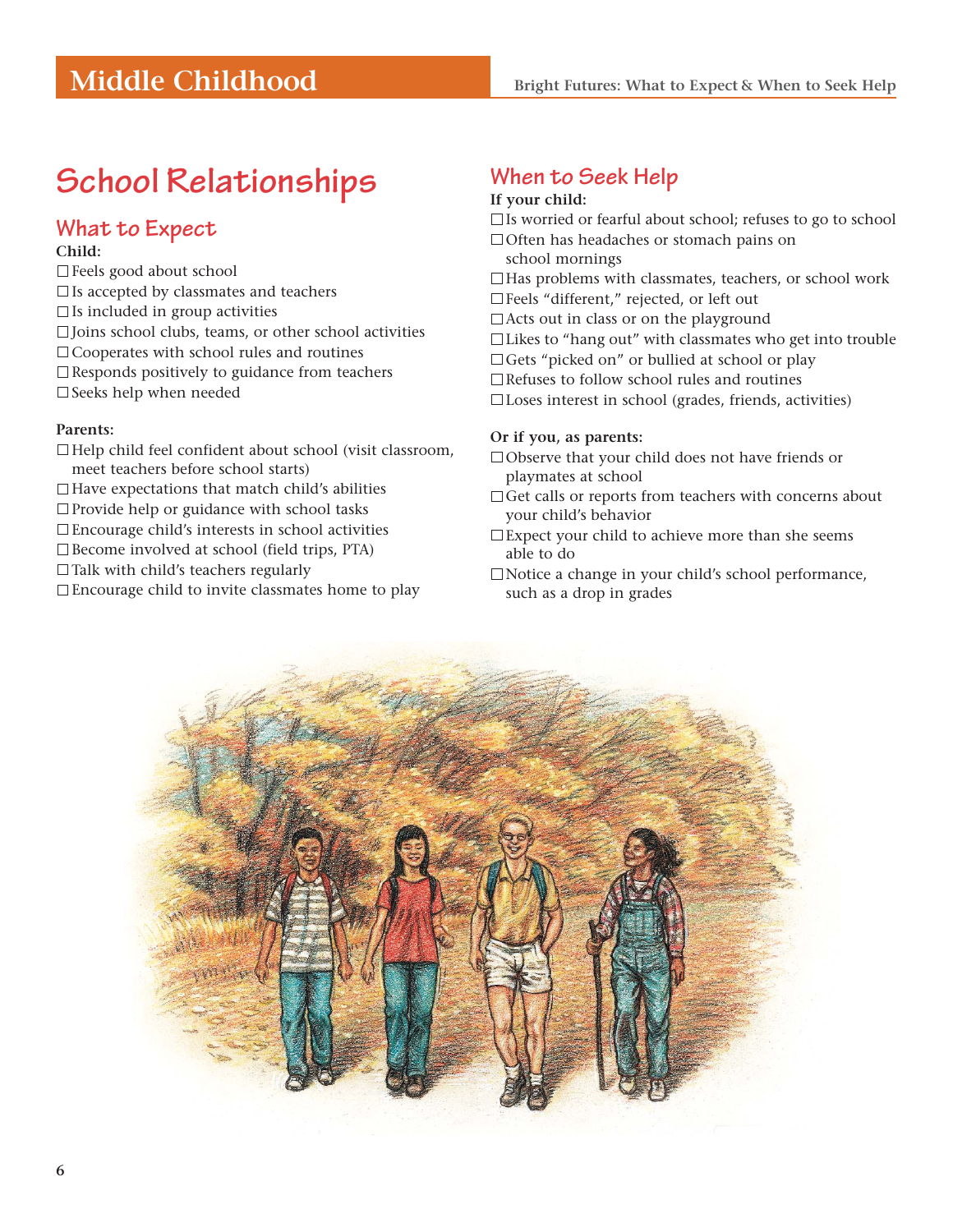## **Your Questions and Concerns**

## The Emerging Self

## **Growing and Changing**

## Respecting Self & Others

## Family

## **Building Friendships**

## **School Relationships**